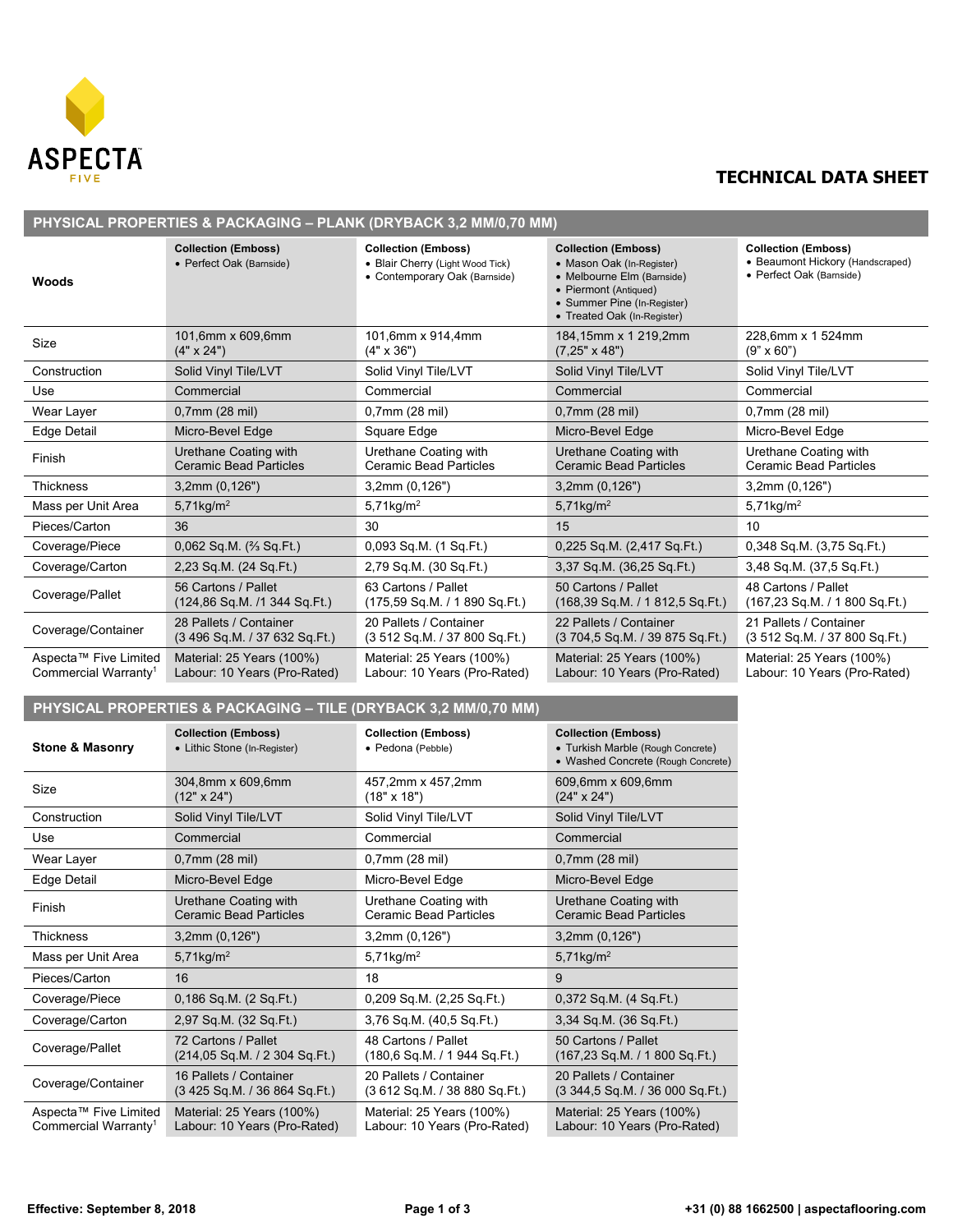

## **TECHNICAL DATA SHEET**

| EUROPEAN / INTERNATIONAL STANDARDS - MANUFACTURING & USAGE (EN ISO 10582) |                                               |                                                        |                                                                                                                                      |                               |  |
|---------------------------------------------------------------------------|-----------------------------------------------|--------------------------------------------------------|--------------------------------------------------------------------------------------------------------------------------------------|-------------------------------|--|
| <b>Description</b>                                                        | <b>Standard</b>                               | Symbol                                                 | <b>Requirements</b>                                                                                                                  | <b>Results</b>                |  |
| Identification                                                            | <b>EN ISO 10582</b>                           | N/A                                                    | Type I: Wear Layer Binder Content ≥80%                                                                                               | Passes Requirements           |  |
|                                                                           |                                               | <u>000</u><br>IN A<br>l Tim                            | Domestic - Heavy (Class 23)<br>Wear Layer (Nominal): ≥0,30mm<br>Thickness (Nominal): ≥1,5mm                                          | Passes Requirements           |  |
| Classification<br>(Level of Use)                                          | <b>EN ISO 10582</b><br><b>EN ISO 10874</b>    | <u>0000</u><br>luu<br><b>THAN</b><br>шш<br><u>l'IT</u> | <b>Commercial - Very Heavy (Class 34)</b><br>Wear Layer (Nominal): ≥0,70mm<br>Thickness (Nominal): ≥2,0mm                            | Passes Requirements           |  |
|                                                                           |                                               | ИM<br><b>THA</b>                                       | Light Industrial - Heavy (Class 43)<br>Wear Layer (Nominal): ≥0,70mm<br>Thickness (Nominal): ≥2,0mm                                  | Passes Requirements           |  |
| Length, Squareness,<br>Straightness                                       | <b>EN ISO 24342</b>                           |                                                        | Side Length: ≤0,15% from Nominal;<br>Max: 0, 5mm                                                                                     | Passes Requirements           |  |
|                                                                           |                                               |                                                        | Squareness/Straightness:<br>If Size ≤400mm: ≤0,25mm<br>If Size >400mm: ≤0,35mm                                                       |                               |  |
| <b>Overall Thickness</b>                                                  | <b>EN ISO 24346</b>                           |                                                        | Average (from Nominal):<br>$+0,13$ mm / -0,10mm                                                                                      | Passes Requirements           |  |
|                                                                           |                                               |                                                        | Any Sample (from Average): ±0,15mm                                                                                                   |                               |  |
| Mass per Unit Area                                                        | <b>EN ISO 23997</b>                           |                                                        | Average: +13% / -10% from Nominal                                                                                                    | Passes Requirements           |  |
| <b>Dimensional Stability</b>                                              | <b>EN ISO 23999</b>                           | ΚZ<br>$\mathbb K$ $\Delta$                             | ≤0,25%                                                                                                                               | Surpasses Requirements        |  |
| Curling                                                                   | <b>EN ISO 23999</b>                           | N/A                                                    | $\leq$ 2mm                                                                                                                           | <b>Surpasses Requirements</b> |  |
| Flexibility                                                               | EN ISO 24344 (Method A)                       |                                                        | No cracks<br>(20mm Mandrel)                                                                                                          | Surpasses Requirements        |  |
| <b>Residual Indentation</b>                                               | EN ISO 24343-1                                |                                                        | Average: ≤0,1mm                                                                                                                      | Surpasses Requirements        |  |
| Castor Chair                                                              | <b>ISO 4918</b>                               |                                                        | After 25 000 cycles:<br>Delamination - None<br>Appearance ≤ "Slight Change"                                                          | <b>Passes Requirements</b>    |  |
| <b>Colour Fastness</b><br>to Light                                        | ISO 105-B02,<br>Method 3                      |                                                        | $\geq$ Grade 6                                                                                                                       | Passes Requirements           |  |
| <b>EUROPEAN / INTERNATIONAL STANDARDS - CE CERTIFICATION / TESTING</b>    |                                               |                                                        |                                                                                                                                      |                               |  |
| <b>Description</b>                                                        | <b>Standard</b>                               | Symbol                                                 | <b>Requirements</b>                                                                                                                  | <b>Results</b>                |  |
|                                                                           |                                               |                                                        |                                                                                                                                      |                               |  |
| <b>CE Certification</b>                                                   | EN 14041                                      |                                                        | Refer to Standards Below                                                                                                             | <b>Refer to Results Below</b> |  |
| Reaction to Fire<br>(and Smoke<br>Production)                             | EN 13501-1<br>EN ISO 9239-1<br>EN ISO 11925-2 |                                                        | $Bfl$ - s1 Classification<br>Critical Flux: ≥8,0kW/m <sup>2</sup><br>Flame Spread: ≤150mm within 20s<br>Smoke value as % x min: ≤750 | Passes Requirements           |  |
| Content of PCP<br>(pentachlorophenol)                                     | EN 14041                                      | <b>DL</b><br><b>PCP</b>                                | $<$ 5ppm                                                                                                                             | Passes Requirements           |  |